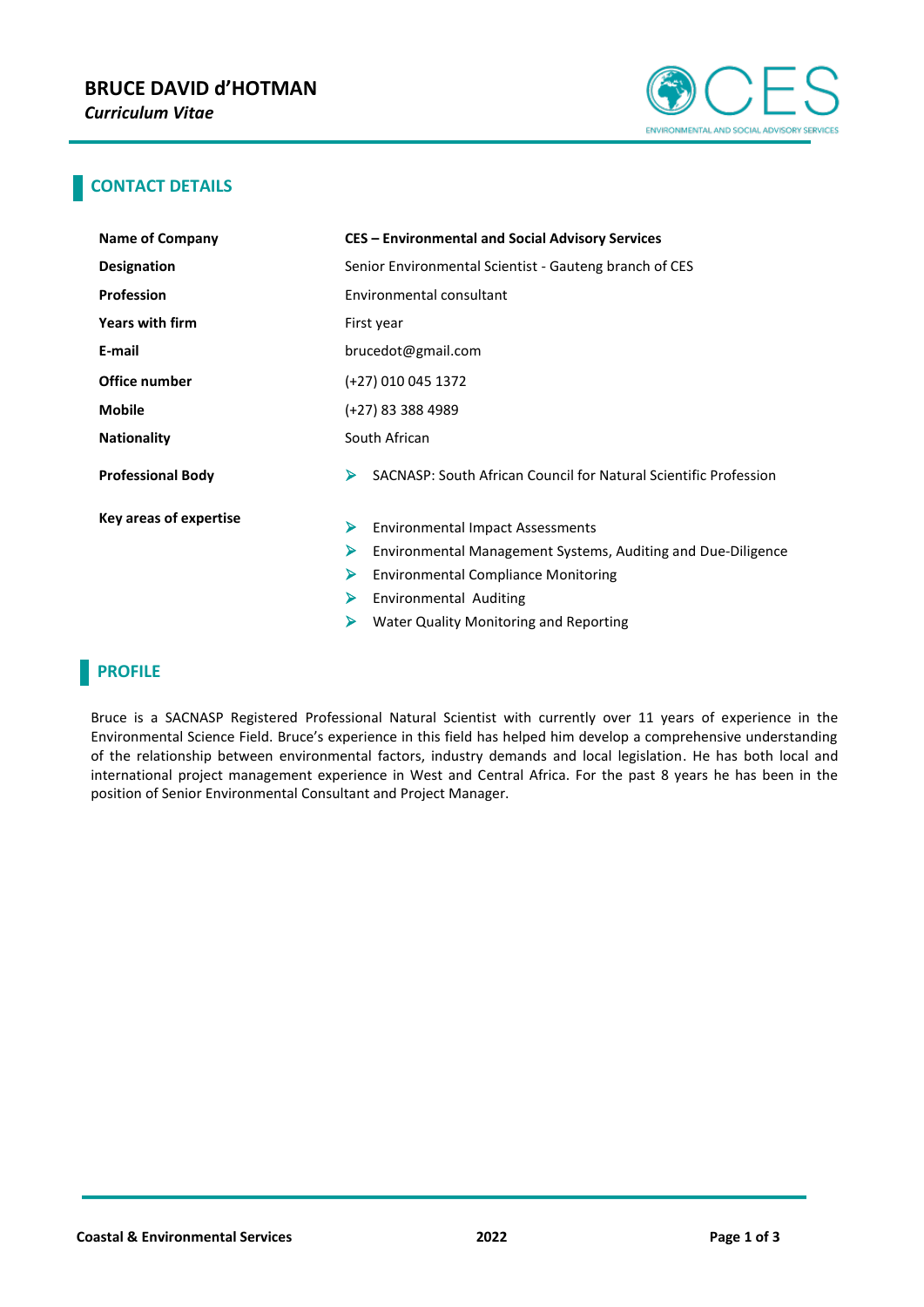# **BRUCE DAVID d'HOTMAN**

*Curriculum Vitae*



| <b>EMPLOYMENT</b><br><b>EXPERIENCE</b>   | March 2022 - Present: Senior Environmental Scientist (Coastal & Environmental<br>⋗<br>Services, Gauteng, South Africa.)<br>March 2021 - March 2022: Senior Environmental Specialist (Independent Specialist,<br>➤<br>Johannesburg, South Africa.)<br>August 2014 - March 2021: Senior Environmental Specialist (Tellurian Environmental,<br>➤<br>Johannesburg, South Africa)<br>November 2009 - August 2014: Environmental Scientist (Prime Resources (Pty) Ltd<br>➤<br>Parktown North, Johannesburg, South Africa)<br>August 2008 - November 2008: PADI Divemaster (Aqua Planet Dive Centre, Shelly<br>➤<br>Beach, South Africa)<br>July 2007 - May 2008: Manager (Duchy of Cornwall Oyster Farm, Helston, Cornwall,<br>➤<br>England, United Kingdom)<br>March 2005 - April 2007: Manager Three Falls Trout Estate<br>➤                                                                                                                                                                                                                                                                                                                                                                                                                                                                   |
|------------------------------------------|--------------------------------------------------------------------------------------------------------------------------------------------------------------------------------------------------------------------------------------------------------------------------------------------------------------------------------------------------------------------------------------------------------------------------------------------------------------------------------------------------------------------------------------------------------------------------------------------------------------------------------------------------------------------------------------------------------------------------------------------------------------------------------------------------------------------------------------------------------------------------------------------------------------------------------------------------------------------------------------------------------------------------------------------------------------------------------------------------------------------------------------------------------------------------------------------------------------------------------------------------------------------------------------------|
| <b>ACADEMIC</b><br><b>QUALIFICATIONS</b> | B.Sc. Hons. Ichthyology - Rhodes University 2003<br>➤<br>➤<br>B.Sc. Ichthyology & Zoology - Rhodes University 2002                                                                                                                                                                                                                                                                                                                                                                                                                                                                                                                                                                                                                                                                                                                                                                                                                                                                                                                                                                                                                                                                                                                                                                         |
| <b>COURSES</b>                           | Environmental Legal Update. (Imbewu) January 2020, July 2019, March 2018.<br>➤<br>Alien Invasive Plant Identification, Management and Eradication. SAGIC. July 2016<br>➤<br><b>Emergency First Responder</b><br>➤<br>Department of Water and Sanitation Water Use Guidelines November 2017<br>➤<br>Numerous other workshops and training courses.<br>➤                                                                                                                                                                                                                                                                                                                                                                                                                                                                                                                                                                                                                                                                                                                                                                                                                                                                                                                                     |
| <b>CONSULTING</b><br><b>EXPERIENCE</b>   | <b>Environmental Assessment Process for a range of Developments. Residential, Industrial</b><br>and Commercial.<br>Compilation of all relevant Environmental documents<br>⋗<br>Specialist Management<br>➤<br>Map compilation and Analysis using SANBI BGIS on the Arc GIS Platform<br>➤<br>Consultation with Stakeholders, Developers and Government Departments<br>➤<br>Input into Design and landscaping in order to ensure the least impactful outcome<br>➤<br>Public Participation process, meetings and report write ups<br>⋗<br><b>Compilation of Final Reports</b><br>⋗<br><b>Environmental Management of sensitive wetland systems</b><br>Conduct site and ecological assessments to determine wetland health<br>⋗<br><b>Conduct Water Quality Monitoring and Reporting</b><br>➤<br>Conduct and analyse water quality assessments on surface and ground water<br>≻<br>➤<br>Fauna and Flora surveys<br>$\triangleright$ Rehabilitation studies<br>Red data plant remediation<br>➤<br>Alien plant eradication<br>➤<br><b>Environmental Authorisations and Due Diligence for a series of commercial developments</b><br>in Limpopo and Mpumalanga.<br>> Overall project management<br>Environmental inspection and baseline reporting<br>➤<br>Liaising with relevant authorities<br>⋗ |